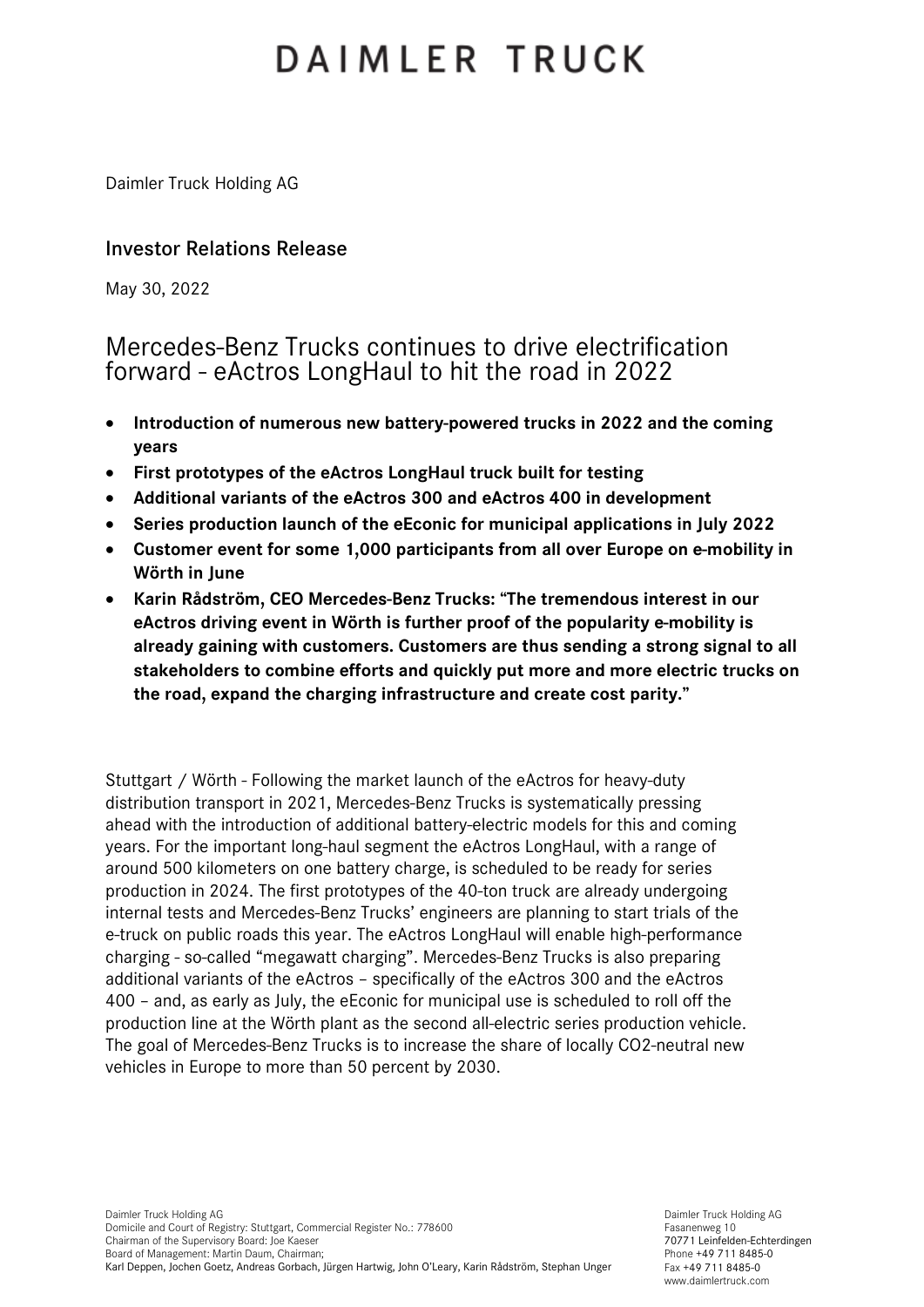In order to further introduce truck customers from all over Europe to e-mobility, the manufacturer is organizing an event lasting several weeks around the Wörth site starting in early June. Experts from Mercedes-Benz Trucks will inform a total of some 1,000 participants on the central aspects of e-mobility, from infrastructure and services to electric models. In addition, customers will have the opportunity to drive the eActros 300 on demanding routes and with realistic payloads.

Karin Rådström, CEO Mercedes-Benz Trucks: "The tremendous interest in our eActros driving event in Wörth is further proof of the popularity e-mobility is already gaining with customers. Customers are thus sending a strong signal to all stakeholders to combine efforts and quickly put more and more electric trucks on the road, expand the charging infrastructure and create cost parity."

#### **Engaging with partners for charging infrastructure**

In depot charging, Mercedes-Benz Trucks is working together with Siemens Smart Infrastructure, ENGIE and EVBox Group. In terms of public charging for long-distance transport, Daimler Truck, TRATON GROUP and the Volvo Group have signed a binding agreement to establish a joint venture. This will provide for the development and operation of a public, high-performance charging network for battery-electric heavyduty long-haul trucks and coaches in Europe. The charging network of these three parties will be available to fleet operators in Europe regardless of brand.

The goal of the "High-Performance Charging in Long-Haul Truck Transport" (HoLa) project, with the participation of Daimler Truck and under the aegis of the German Association of the Automotive Industry (VDA), is to plan, erect and operate a select high-performance charging infrastructure for battery-electric long-haul truck transport. Two high-performance charging points with the Megawatt Charging System (MCS) are to be erected at each of four locations in Germany and tested in real-world applications. Various other consortium partners from industry and research are involved in the project.

### **Mercedes-Benz eEconic at IFAT**

The battery-electric eEconic will mark its trade show premiere on May 30 at IFAT, the world's leading trade show for water, sewage, waste and raw materials management, in Munich. The eEconic scores particularly well in urban applications in the early morning hours thanks to its lower noise emissions. The eEconic's vehicle architecture benefits from Daimler Truck's global platform strategy: The powertrain of the lowfloor truck is based on the Mercedes-Benz eActros, which has been in series production at the Wörth plant since October 2021. Since May 2022, FES Frankfurter Entsorgung- (Waste Management) and Service GmbH has already been using a nearseries eEconic in Frankfurt am Main for municipal waste collection.

#### **Second-generation MirrorCam for eActros**

As of April of this year, Mercedes-Benz Trucks has been equipping the eActros with the enhanced second-generation MirrorCam, which features improvements in terms of display and safety in particular. Externally, the camera arms on both sides have been shortened by ten centimeters each. One of the advantages of these new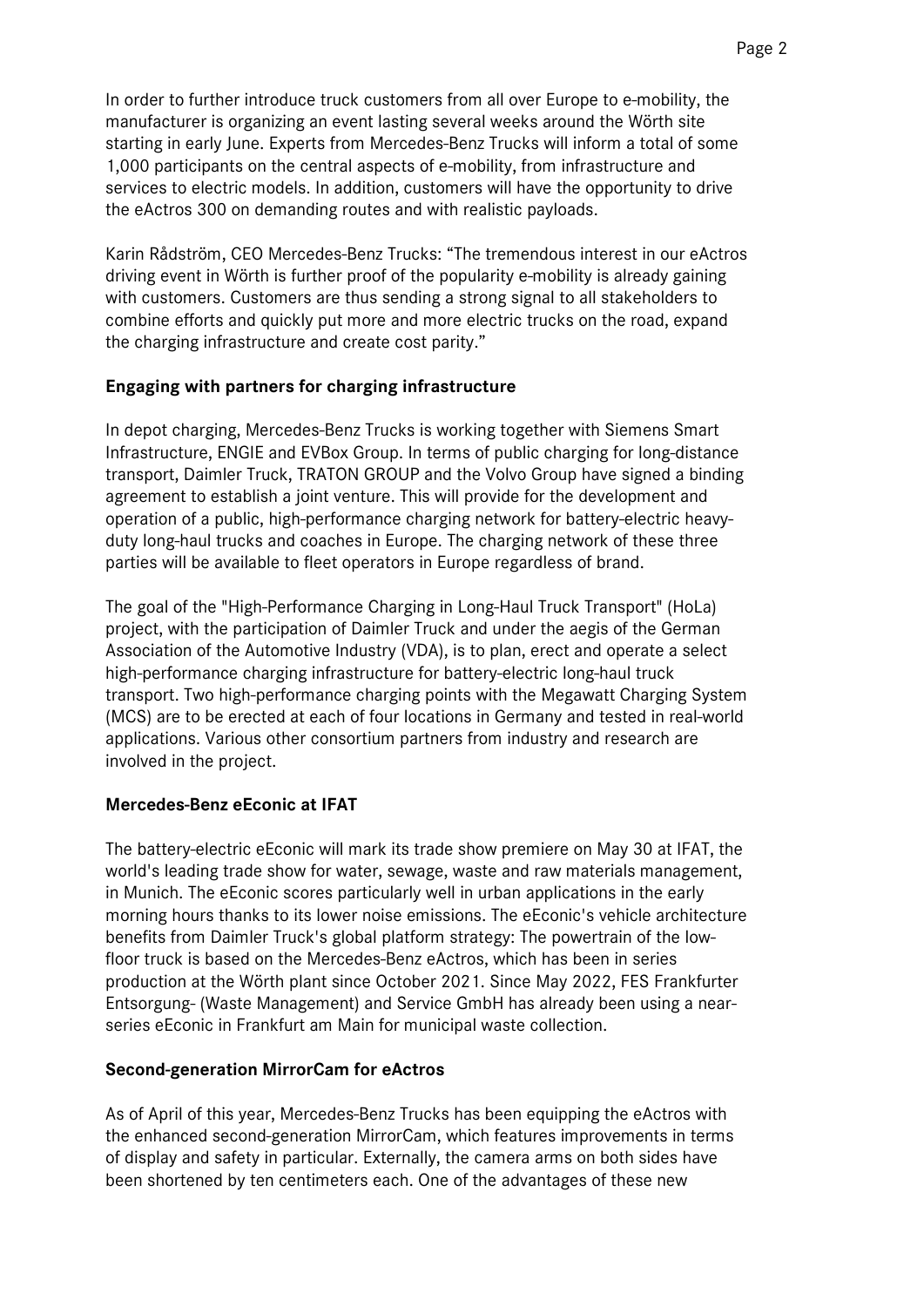dimensions is that drivers immediately find it easier to drive in reverse than with the first-generation MirrorCam, as the MirrorCam's perspective is now even more similar to that of the familiar glass mirror.

#### **Ultimate goal: CO2-neutral transport on the road by 2050**

Daimler Truck's ambition is to only offer new vehicles in Europe, Japan, and North America that are CO2-neutral in operation ("tank-to-wheel") by 2039. The two battery-electric models Mercedes-Benz eCitaro and Mercedes-Benz eActros have already been rolling off the assembly line in series production since 2018 and 2021 respectively. The Mercedes-Benz eEconic, the FUSO eCanter and the Freightliner eCascadia will follow later this year, and additional locally CO2-neutral vehicles are already planned. In the second half of this decade, the company plans to further supplement its range of vehicles with series-produced vehicles powered by hydrogenbased fuel cells. Putting CO2-neutral transportation on the road by 2050 is the ultimate goal.

#### Forward-looking statements:

This document contains forward-looking statements that reflect our current views about future events. The words "anticipate," "assume," "believe," "estimate," "expect," "intend," "may," "can," "could," "plan," "project," "should" and similar expressions are used to identify forward-looking statements. These statements are subject to many risks and uncertainties, including an adverse development of global economic conditions, in particular a decline of demand in our most important markets; a deterioration of our refinancing possibilities on the credit and financial markets; events of force majeure including natural disasters, pandemics, acts of terrorism, political unrest, armed conflicts, industrial accidents and their effects on our sales, purchasing, production or financial services activities; changes in currency exchange rates, customs and foreign trade provisions; a shift in consumer preferences towards smaller, lower-margin vehicles; a possible lack of acceptance of our products or services which limits our ability to achieve prices and adequately utilize our production capacities; price increases for fuel or raw materials; disruption of production due to shortages of materials, labor strikes or supplier insolvencies; a decline in resale prices of used vehicles; the effective implementation of cost-reduction and efficiency-optimization measures; the business outlook for companies in which we hold a significant equity interest; the successful implementation of strategic cooperations and joint ventures; changes in laws, regulations and government policies, particularly those relating to vehicle emissions, fuel economy and safety; the resolution of pending government investigations or of investigations requested by governments and the conclusion of pending or threatened future legal proceedings; and other risks and uncertainties, some of which are described under the heading "Risk and Opportunity Report" in this Annual Report. If any of these risks and uncertainties materializes or if the assumptions underlying any of our forward-looking statements prove to be incorrect, the actual results may be materially different from those we express or imply by such statements. We do not intend or assume any obligation to update these forward-looking statements since they are based solely on the circumstances at the date of publication.

Daimler Truck Share Listed Entity: Daimler Truck Holding AG ISIN: DE000DTR0CK8 Ticker Symbol:DTG

Daimler Truck Level I ADR Program Symbol: DTRUY ISIN: US23384L1017

#### **Further information on Daimler Truck Group (DTG)** is available at:

[www.daimlertruck.com/investors](http://www.daimlertruck.com/investors)

#### **Contact DTG Investor Relations:**

If you have any questions, please contact the Investor Relations Team: [Investor Relations Contacts](https://www.daimlertruck.com/investors/services/contact/)

or send us an e-mail to **[IR@daimlertruck.com](mailto:IR@daimlertruck.com)**